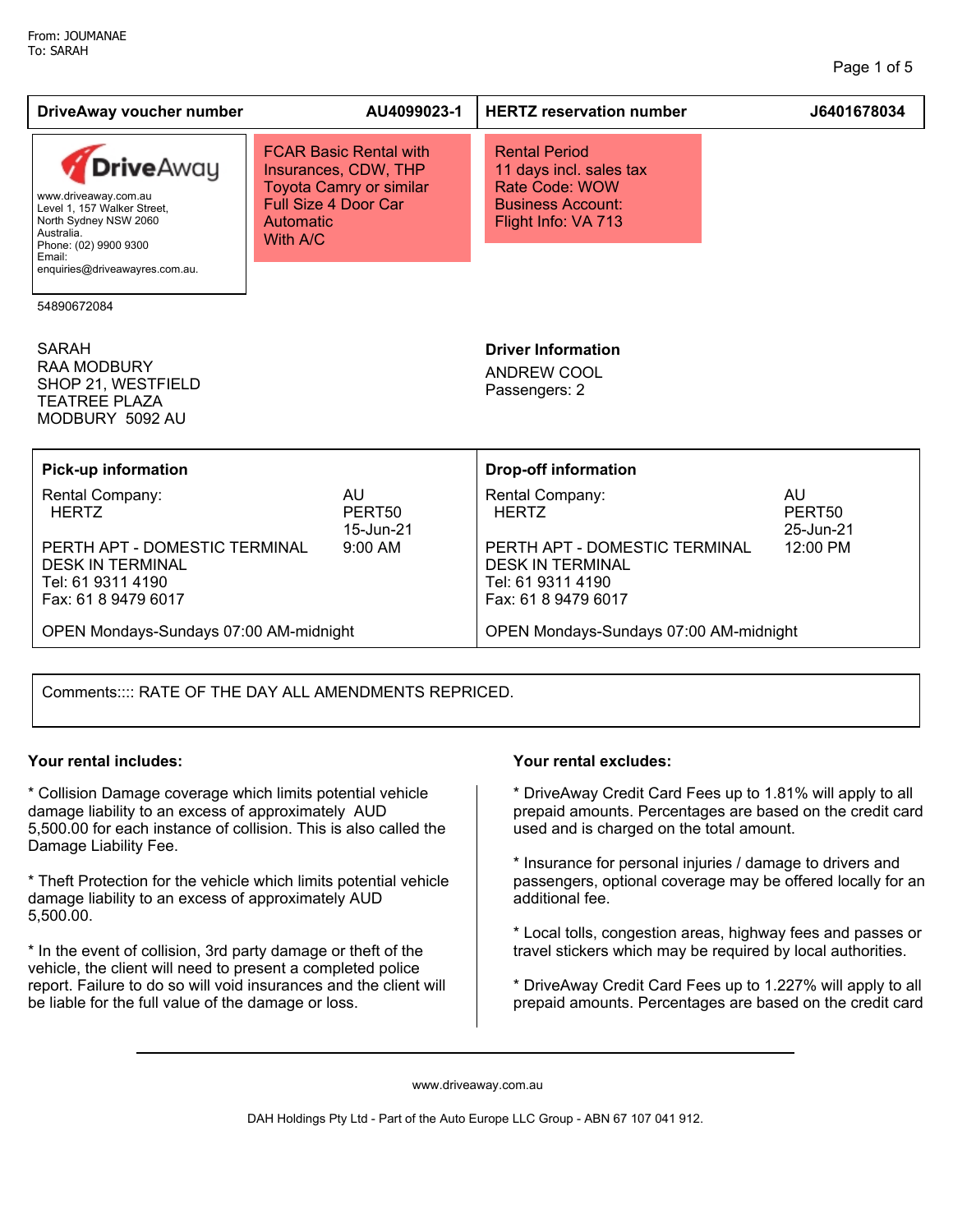## **Your rental includes: Your rental excludes:**

\* Third Party Liability Insurance for injuries or damages to persons or things outside the vehicle

\* Includes Unlimited Mileage.

\* Airport Surcharge. Any additional charges paid at time of collection will be subject to the airport fee. The charge varies depending on the pick up location, up to a maximum of35 %.

\* Mandatory Deposit: AUD 200.00 will be blocked on the client's credit card at time of pick up. For first time local renters (local renter is any renter holding a driver's license issued in the same state of the vehicle being picked up) refer to the first time local renter policy for the deposit amount.

\* Vehicle Registration Fee: Included in rates

used and is charged on the total amount.

\* Traffic Violation fee of approximately AUD36.30 per fine.

\* For Pick up & Returns to Exmouth Airport there is a fee of AUD44 for each service (if pick up and drop off is at this location fee will be charged twice).

\* Hertz Prepaid Toll Product (optional): Available locally for between AUD11.00 & AUD28.85 per day. (Prices varies from State to State).

\* Damage administration fee of approximately AUD60.50 in the event of damage or theft of the vehicle, in addition to the excess.

\* Roadside assistance fee of AUD 165 will be charged if roadside service is called due to driver negligence (lock out, incorrect fuel etc).

### **Additional fees to be paid locally, if required:**

Additional Driver Fee: AUD 5.50, per day (maximum AUD 27.50), VAT included, paid locally . Additional drivers with the same residential address as the primary driver are exempt from this charge.

- \* Young Driver Surcharge: Drivers age 21 24 are required to pay AUD 16.50, per day , maximum charge of AUD 115.50, per month, VAT included, paid locally .
- \* Child Seats: AUD 22.00, per day, paid locally, maximum ofAUD 88.00, per month, VAT included, paid locally per month.

Neverlost: ApproximatelyAUD 20.90, per day, VAT included, paid locally .

# **This is an important notice to make your car rental a smooth experience.**

In order to provide you with the most transparent information on the price of your car rental services, we have listed on your voucher what the price paid to DriveAway includes and what it does not include. Terms and conditions vary by country, so we have listed any local fees that you might be liable to pay to the car rental company at time of vehicle collection. These are the only mandatory fees or services you are required to pay locally to the car rental company.

The actual car rental company listed on your voucher might give you the option to purchase equipment (such as GPS unit, child safety seat, …), prepaid tank of gas or additional insurances. Unless they are listed as mandatory on your voucher, these items are optional and you may choose to purchase them or not. If you are unsure or require further information you can drop us an email or contact us during the phone opening hours listed on the website. You will find our contact details in the "Help" section of the website. DriveAway cannot accept liability for items purchased locally.

At time of pickup, we also strongly recommend that you check that the condition of the vehicle is adequately reflected on the rental agreement and that any pre-existing damage is indicated. Should you expect to be delayed for the pickup of the vehicle, you should also contact us to ensure your vehicle can be confirmed after the scheduled timing.

It is also your responsibility to be aware of the local driving laws and local tolls or stickers required for any country you are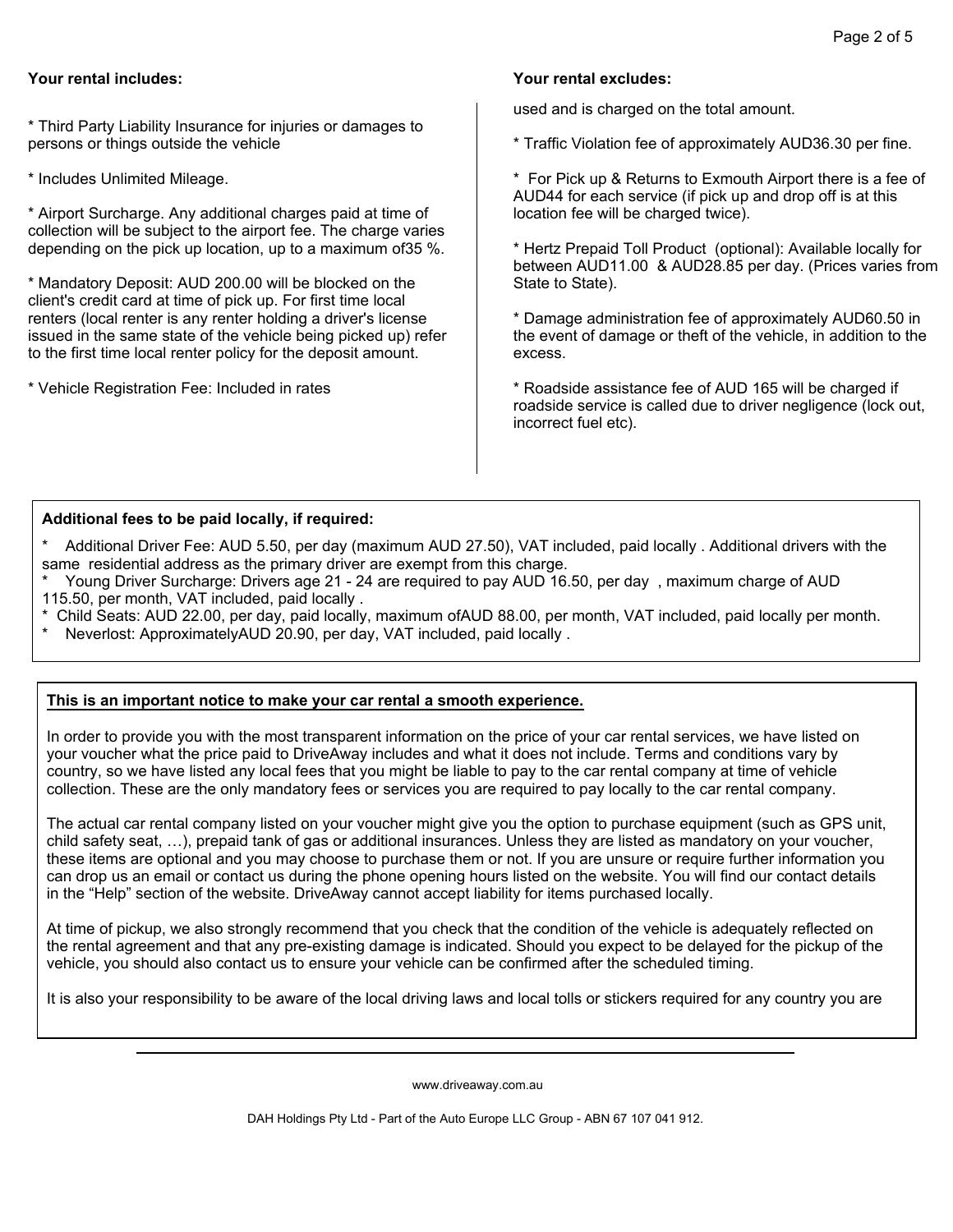traveling into. Again, you can contact DriveAway for advice and assistance.

Finally, we strongly recommend that you request and review a copy of the rental agreement in English, wherever the car rental company can produce one.

We wish you safe travels and hope you enjoy your car rental.

www.driveaway.com.au

DAH Holdings Pty Ltd - Part of the Auto Europe LLC Group - ABN 67 107 041 912.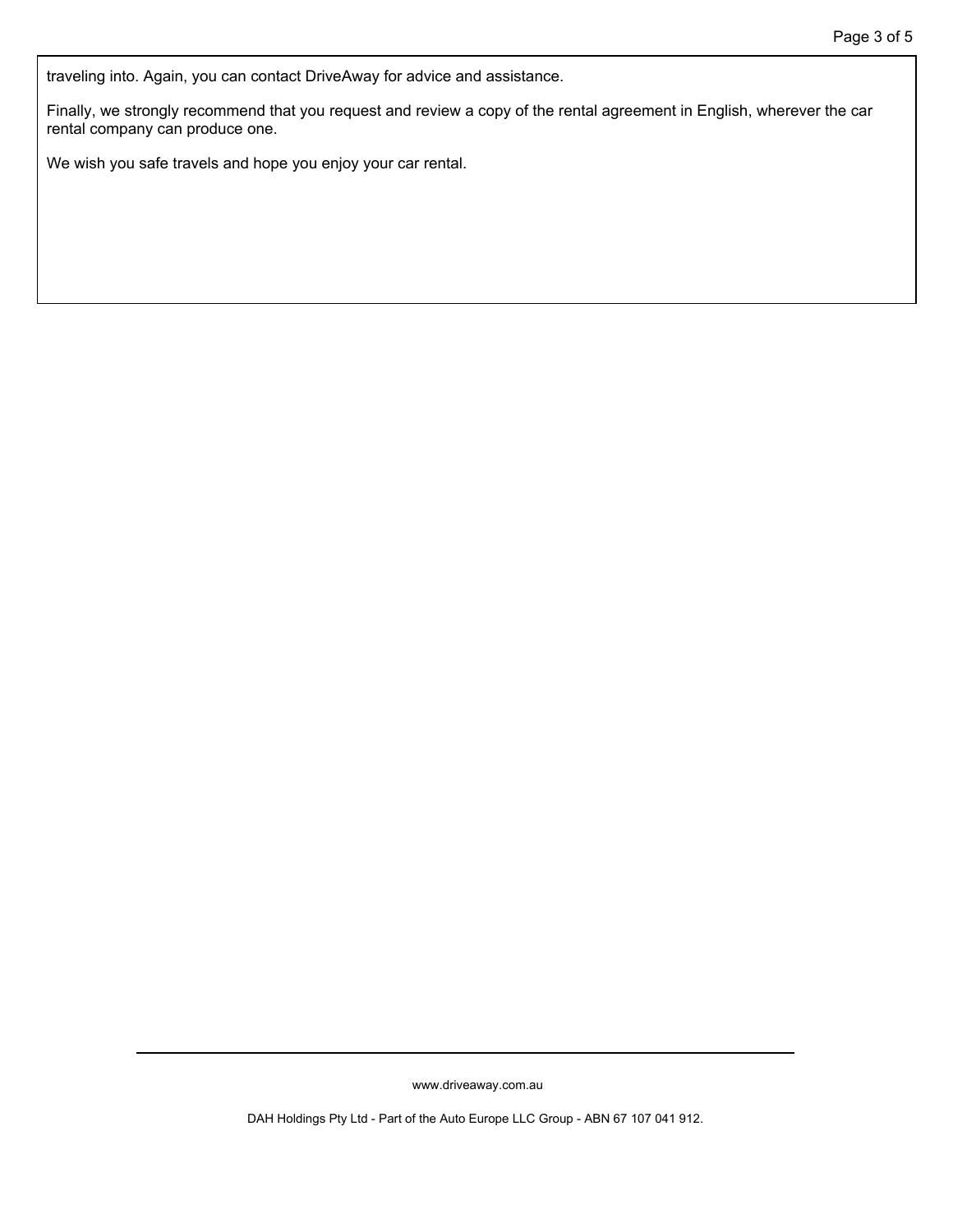## **Terms and Conditions**

DriveAway will request your booking with the supplier shown. Receipt of our voucher indicates that the product is confirmed and your payment has been received. DriveAway is an independent wholesaler, not an agent for any particular supplier. DriveAway is an agent and cannot issue a V.A.T. invoice.

Car Rental only: DriveAway voucher is not a rental agreement. When you pick up the vehicle you must sign a rental agreement. This is provided by the rental supplier and subject to local laws.

\* The main driver must present a full driver's license and a credit card at time of collection.

\* Electronic cards are not accepted for any rentals, main driver must always present a physical driver's license and credit card at time of collection.

\* A full driver's licence must be held for 1 year (some exceptions may apply).

\* Please Note: DEBIT CARDS - Restrictions may apply for local deposits and payments. Please see below for more information (page 4-5).

\* An International drivers licence is required for all non-English speaking countries and must be presented at time of collection, in addition to the home license.

\*Supplier cancellation fees may apply within 48 hours of collection. Please enquire for further information regarding cancellation fees. \* If a booking is cancelled prior to collection, a cancellation fee of AUD44 incl GST applies. In some cases supplier levied fees and/or travel agent charges may apply. If a booking is cancelled after the the confirmed collection date or is a 'non-collection', a cancellation fee of AUD110 incl GST plus supplier levied fees (if applicable) will be charged. Credit card fees apply.

\* NOTE: There is no refund for unused days.

\* Late Arrival: Vehicles will only be held at the discretion of the depot at time of collection. After the pre-booked collection time has passed the reservation is treated as a non-collection and the vehicle may be released.

\* All optional equipment and charges are subject to change and applicable to taxes/fees including the airport access fee and rental tax.

\* DriveAway highly advises client to check if car is DIESEL or REGULAR fuel at time of pick up.

\* Invoice payment is required by the invoice due date stated under the cost. If the payment has not been received the booking will be automatically cancelled.

\* Additional supplier levied charges may apply.

\* Varying your drop off point may result in additional charges.

\* We strongly recommend that you request and review a copy of the rental agreement in English, wherever the car rental company can produce one.

\* SUV - Sports Utility Vehicles provides increased visibility and ride height, it does not provide any specific transmission. Any SUV has the possibility of being a 2WD.

\* All GPS units requested prior to collection are subject to availability at time of collection.

\* Young/additional driver fees may apply - payable direct.

\* If drivers licence is not in English, an International drivers licence will be required.

\* Rate of the Day amendment permitted. For all amendments, rates will be repriced and the new rate will apply.

\* Rate of the Day - full payment is required immediately upon confirmation. All amendments will be re-priced based on the current rate.

\* Any form of prepaid credit cards, cheques for cash ARE NOT accepted for the security bond and additional charges.

\* First Time Local Renter Policy: Local renter is identified as any renter holding a driver's license that was issued in the same state of the vehicle being picked up. The deposit amount will be increased to \$500 AUD. A 100-point ID cdheck is required. The following documentation will be accepted, documents need to add up to a minimum of 100 points, with at least one primary document from Category A, as well as at least one proof of identity document that contains the renter's current address. CATEGORY A - Primary Documents: Driver's license = 70 points / Australia passport - current or expired with the past 2 years = 70 points / Birth Certificate = 70 points / Australian Citizenship Certificate = 70 points / Tertiary Student Card = 70 points CATEGORY B - Secondary Documents: Medicare Card = 25 points / Credit or Debit Card = 25 points / Centrelink Card = 25 points / Property Lease Agreement - current address = 25 points / Working with children card check = 20 points /Department of Veterans Affair Card = 25 points / Australian